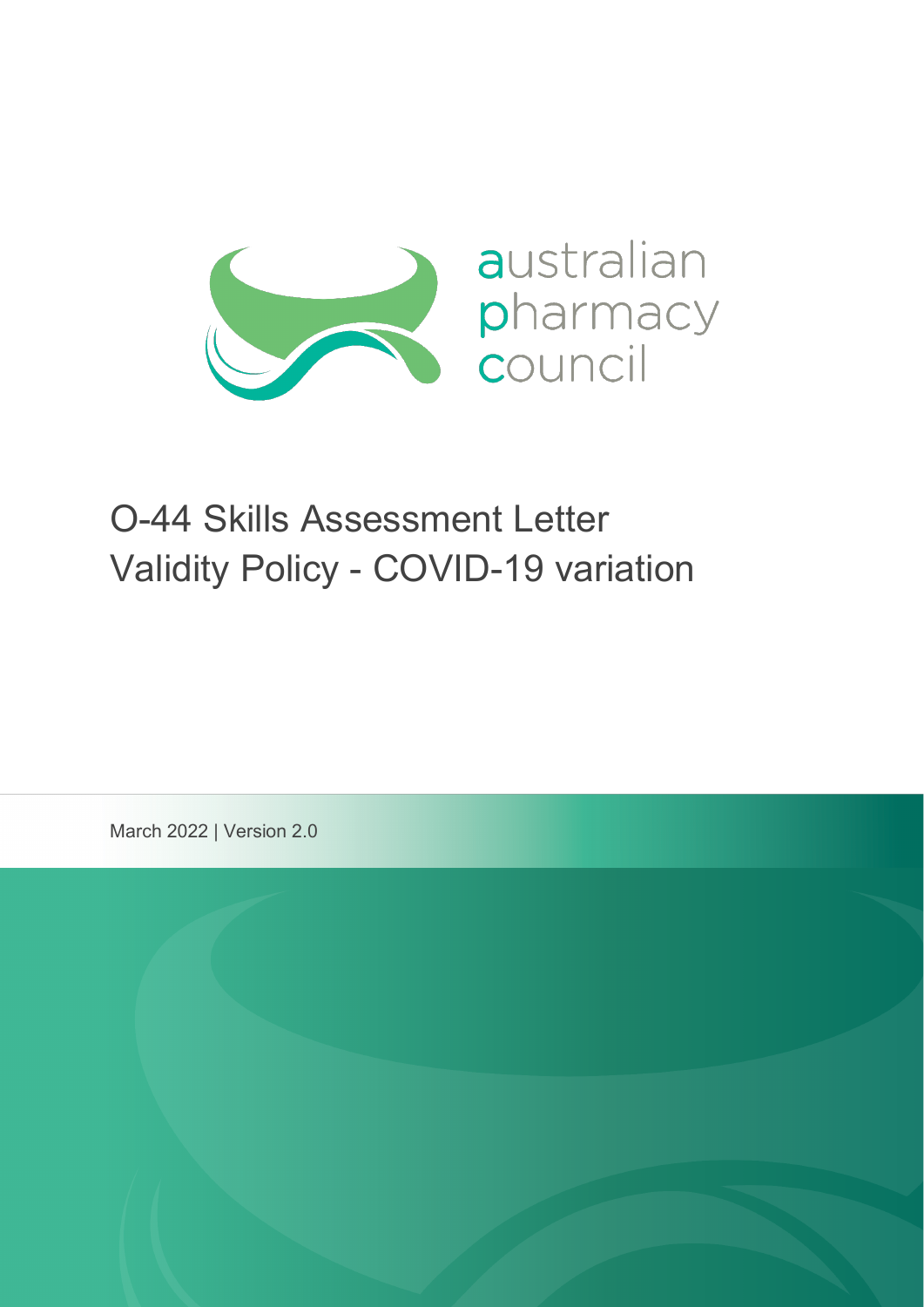

# Table of Contents

|    | Glossary of Terms              | 3              |
|----|--------------------------------|----------------|
|    | List of Abbreviations          | 3              |
|    | 1. Purpose                     | 4              |
|    | 2. Scope                       | $\overline{4}$ |
|    | 3. Overview                    | 4              |
| 4. | <b>Policy Statement</b>        | $\overline{4}$ |
|    |                                |                |
|    |                                |                |
| 5. | <b>Related documents/Links</b> | 5              |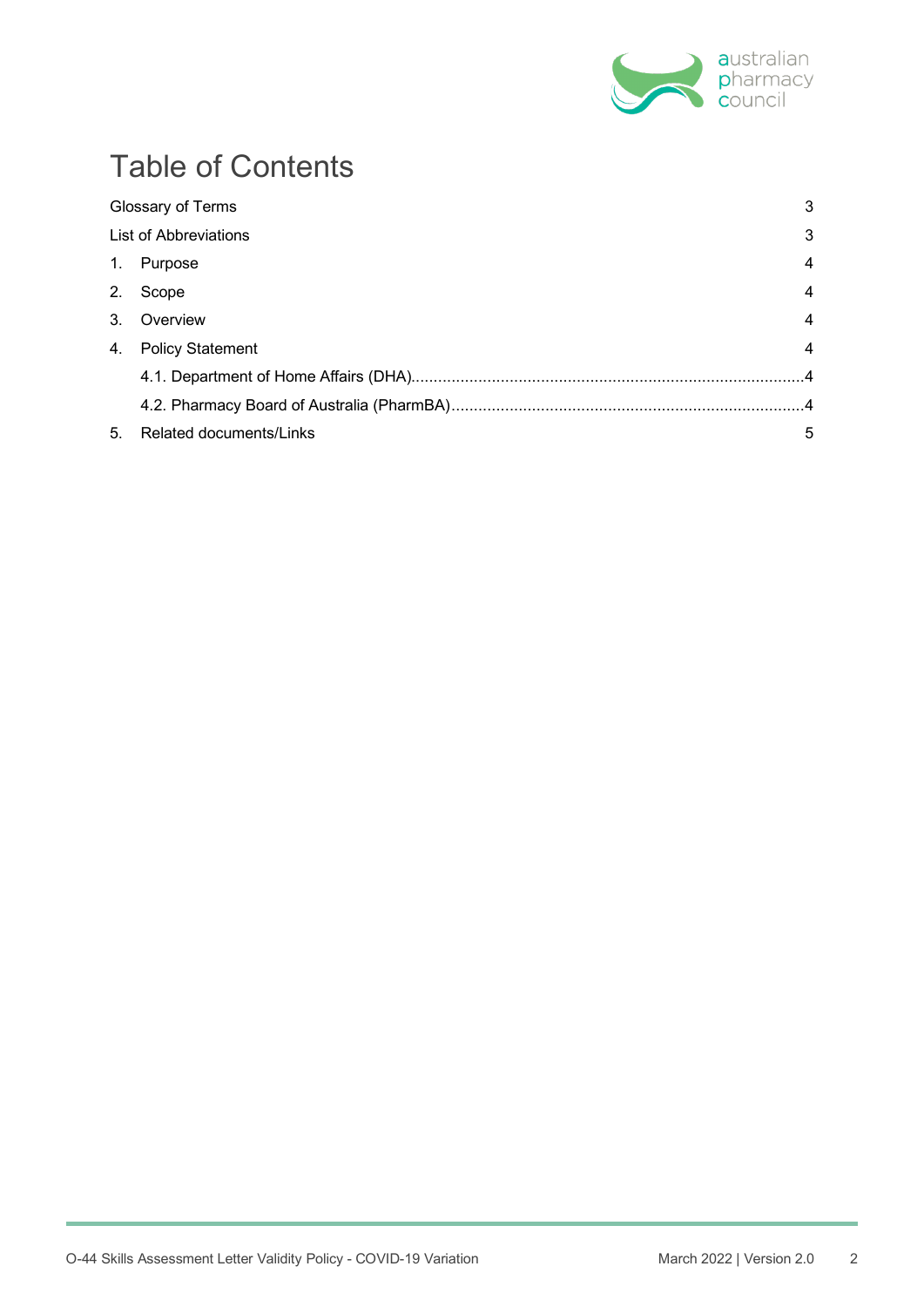

## Glossary of Terms

| Term                   | <b>Meaning</b>                                                                                                                                                                                                       |
|------------------------|----------------------------------------------------------------------------------------------------------------------------------------------------------------------------------------------------------------------|
| <b>Validity period</b> | Refers to the period that a Skills Assessment Letter is valid<br>for after the issuing date. The duration of the validity period<br>meets the requirements of the relevant authority (for example,<br>DHA, PharmBA). |

### List of Abbreviations

| <b>Abbreviation</b> | Term                                                  |
|---------------------|-------------------------------------------------------|
| Ahpra               | Australian Health Practitioner Regulation Agency      |
| <b>APC</b>          | <b>Australian Pharmacy Council</b>                    |
| <b>CAOP</b>         | <b>Competency Assessment for Overseas Pharmacists</b> |
| <b>DHA</b>          | Department of Home Affairs                            |
| <b>KAPS</b>         | Knowledge Assessment of Pharmaceutical Sciences       |
| <b>PharmBA</b>      | <b>Pharmacy Board of Australia</b>                    |
| <b>SAL</b>          | <b>Skills Assessment Letter</b>                       |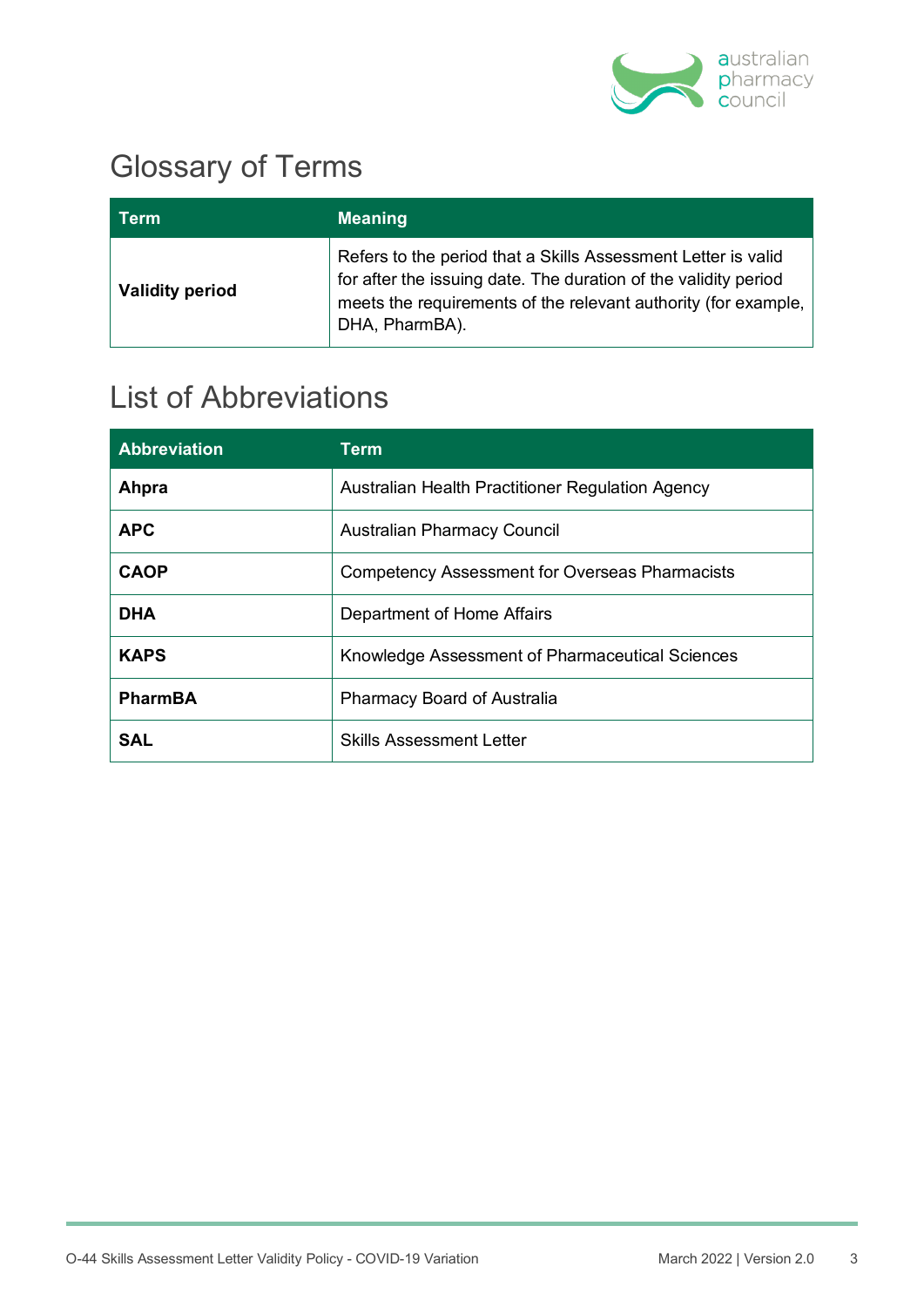

### O-44 Skills Assessment Letter Validity Policy – COVID-19 variation

#### 1. Purpose

To describe the temporary change in validity period for APC-issued Skills Assessment Letters (SALs) used for registration with the Pharmacy Board of Australia (PharmBA).

This policy is a temporary addendum to 0-42 Skills Assessment Letter Validity Policy – [Knowledge and Competency Stream,](https://www.pharmacycouncil.org.au/resources/Skills-Assessment-Letter-Validity-Policy/) and must be read in conjunction with this policy.

#### 2. Scope

This policy applies to SALs that have been issued to candidates who have been assessed by APC as being eligible for the Knowledge or Competency Stream between 2017 and 2021, that are being used to seek provisional registration with PharmBA.

This policy does not apply to the Department of Home Affairs (DHA) SAL validity period.

#### 3. Overview

Due to the COVID-19 pandemic, especially with border closures, the ability for candidates to progress to provisional registration with PharmBA has been severely restricted. Restrictions on travel has resulted in candidates who have successfully passed the KAPS or CAOP exams being unable to travel to Australia and commence their internship period.

#### 4. Policy Statement

In accordance with the [Skills Assessment Letter Validity Policy –](https://www.pharmacycouncil.org.au/resources/Skills-Assessment-Letter-Validity-Policy/) Knowledge and [Competency Stream,](https://www.pharmacycouncil.org.au/resources/Skills-Assessment-Letter-Validity-Policy/) all SALs have a validity period of three years from the date of issue for both DHA and PharmBA (in accordance with the rules of the authority).

This policy describes a temporary change in the SAL validity period for candidates seeking registration with PharmBA.

#### 4.1. Department of Home Affairs (DHA)

The validity period of SAL for submitting to DHA for visa/migration purposes remains **unchanged** at three years.

#### 4.2. Pharmacy Board of Australia (PharmBA)

This change only applies to the validity period of a SAL submitted to PharmBA.

For SALs issued on successful completion of the KAPS or CAOP exams, the validity period has been increased by an additional twelve months (to a total of four years) for SALs issued between 2017 and 2021.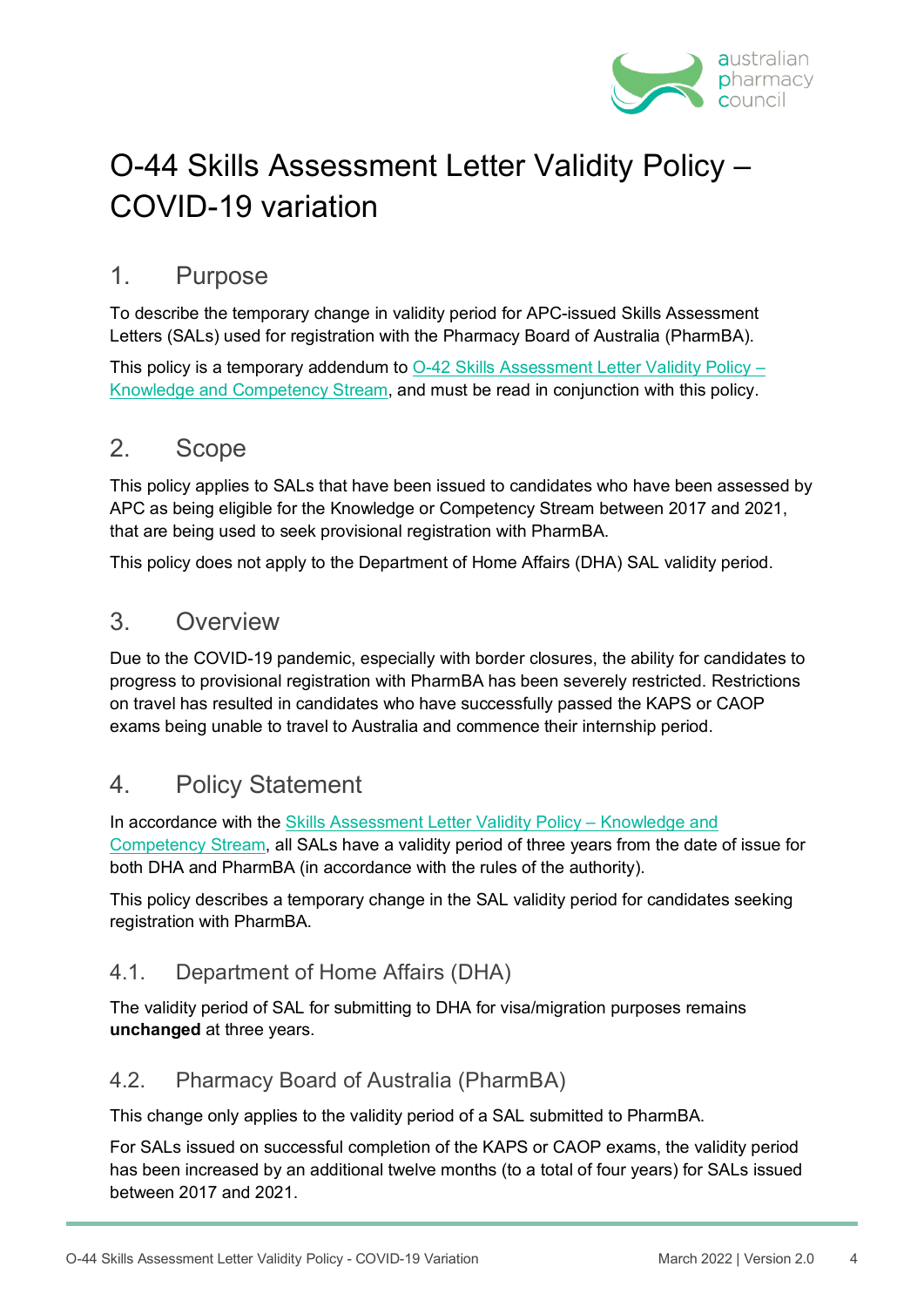

PharmBA and Ahpra were informed about the changes in 2020.

The following table indicates the relevant expiry date:

| <b>Skills Assessment Letter dated</b> | New expiry date |
|---------------------------------------|-----------------|
| 2017                                  | 2021            |
| 2018                                  | 2022            |
| 2019                                  | 2023            |
| 2020                                  | 2024            |
| 2021                                  | 2025            |

This interim arrangement will be reviewed once the pandemic has abated or closer to the extended expiry date.

#### 5. Related documents/Links

[O-42 Skills Assessment Letter Validity Policy –](https://www.pharmacycouncil.org.au/resources/Skills-Assessment-Letter-Validity-Policy/) Knowledge and Competency Stream

**[Privacy Policy](https://www.pharmacycouncil.org.au/privacy/)** 

[Appeals Policy](https://www.pharmacycouncil.org.au/resources/appeals-policy/)

[Complaints Policy](https://www.pharmacycouncil.org.au/resources/complaints/)